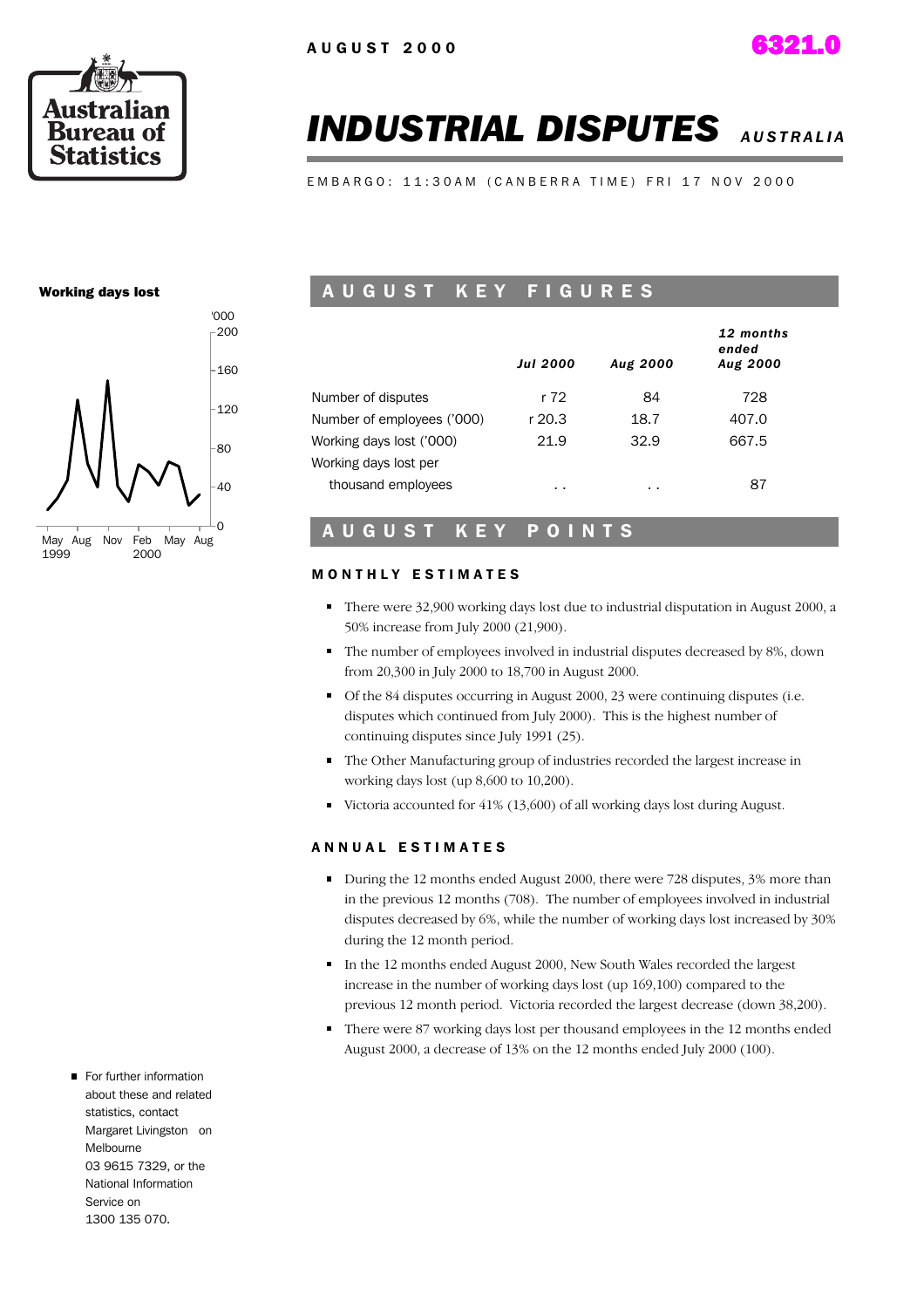## N O T E S

| FORTHCOMING ISSUES          | <b>ISSUE</b>                                                                                                                                                                     | <b>RELEASE DATE</b> |  |  |
|-----------------------------|----------------------------------------------------------------------------------------------------------------------------------------------------------------------------------|---------------------|--|--|
|                             | September 2000                                                                                                                                                                   | 18 December 2000    |  |  |
|                             | October 2000                                                                                                                                                                     | 30 January 2001     |  |  |
|                             | November 2000                                                                                                                                                                    | 14 February 2001    |  |  |
|                             | December 2000                                                                                                                                                                    | 19 March 2001       |  |  |
|                             | January 2001                                                                                                                                                                     | 16 April 2001       |  |  |
|                             | February 2001                                                                                                                                                                    | 15 May 2001         |  |  |
|                             |                                                                                                                                                                                  |                     |  |  |
| CHANGES IN THIS ISSUE       | Revisions have been made to some figures for June and July 2000 as the result of<br>disputes which were identified after the release of the previous publication.                |                     |  |  |
|                             |                                                                                                                                                                                  |                     |  |  |
| SYMBOLS AND OTHER<br>USAGES | not available<br>$\ddot{\phantom{0}}$<br>not available for publication but included in totals where applicable, unless<br>n.p.<br>otherwise indicated<br>revised<br>$\mathbf{r}$ |                     |  |  |

Dennis Trewin Australian Statistician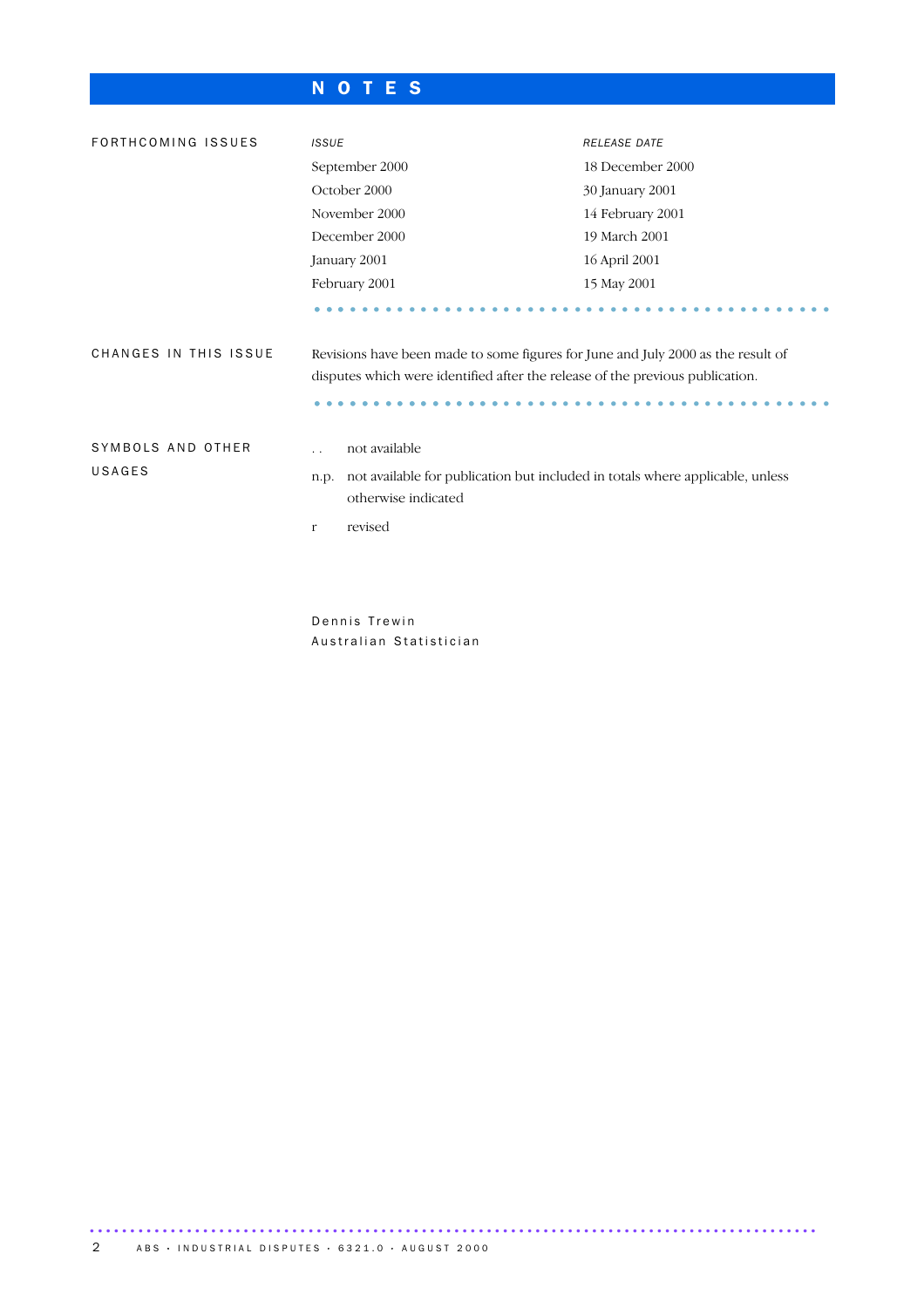

#### NUMBER OF DISPUTES.... EMPLOYEES INVOLVED..

|             |                        |                     |                   |        | Working      |
|-------------|------------------------|---------------------|-------------------|--------|--------------|
|             | Commenced<br>in period | Total               | Newly<br>involved | Total  | days<br>lost |
| Period      | no.                    | no.                 | '000              | '000   | '000         |
|             |                        |                     |                   |        |              |
| 1997        | 444                    | 447                 | 315.0             | 315.4  | 534.2        |
| 1998        | 516                    | 519                 | 347.8             | 348.4  | 526.3        |
| 1999        | 727                    | 731                 | 460.7             | 461.1  | 650.5        |
| 1999        |                        |                     |                   |        |              |
| June        | 60                     | 71                  | 20.5              | 23.0   | 28.7         |
| July        | 69                     | 84                  | 34.6              | 36.4   | 48.0         |
| August      | 77                     | 89                  | 166.8             | 168.1  | 130.2        |
| September   | 69                     | 74                  | 61.9              | 62.2   | 64.9         |
| October     | 62                     | 72                  | 19.4              | 52.8   | 40.4         |
| November    | 64                     | 73                  | 51.2              | 83.6   | 150.2        |
| December    | 55                     | 71                  | 14.1              | 49.9   | 41.1         |
| 2000        |                        |                     |                   |        |              |
| January     | 57                     | 67                  | 16.4              | 17.4   | 25.6         |
| February    | 68                     | 84                  | 70.4              | 71.9   | 63.7         |
| March       | 64                     | 80                  | 17.6              | 27.5   | 56.6         |
| April       | 42                     | 64                  | 42.5              | 47.7   | 42.2         |
| May         | 66                     | 86                  | 24.6              | 61.0   | 66.3         |
| June        | r 59                   | r 79                | r 56.7            | r 58.9 | r 61.7       |
| July        | r 57                   | r 72                | 16.1              | r 20.3 | 21.9         |
| August      | 61                     | 84                  | 15.8              | 18.7   | 32.9         |
|             |                        |                     |                   |        |              |
|             |                        | Twelve months ended |                   |        |              |
| August 1998 | 443                    | 452                 | 371.5             | 382.6  | 596.8        |
| August 1999 | 699                    | 708                 | 424.0             | 433.1  | 511.9        |
| August 2000 | 723                    | 728                 | 406.7             | 407.0  | 667.5        |
|             |                        |                     |                   |        |              |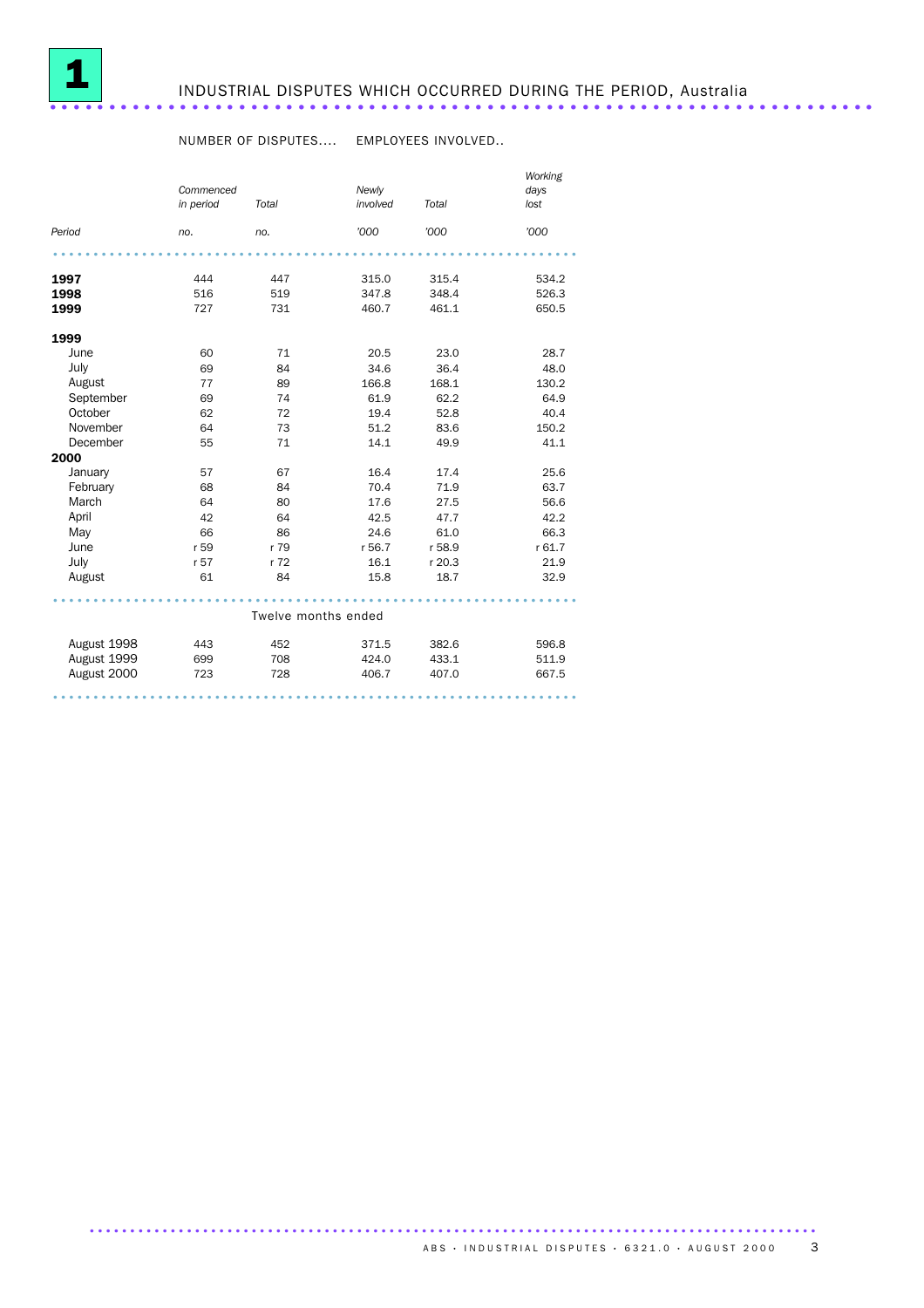

#### MINING................. MANUFACTURING.......

|             | Coal  | Other | Metal<br>product;<br>Machinery<br>and<br>equipment | Other | Const-<br>ruction   | Transport<br>and storage;<br>Commun-<br>ication<br>services | Education;<br>Health<br>and<br>community<br>services | Other<br>industries | All<br>industries |  |
|-------------|-------|-------|----------------------------------------------------|-------|---------------------|-------------------------------------------------------------|------------------------------------------------------|---------------------|-------------------|--|
| Period      | '000  | '000  | '000                                               | '000  | '000                | '000                                                        | '000                                                 | '000                | '000              |  |
|             |       |       |                                                    |       |                     |                                                             |                                                      |                     |                   |  |
| 1997        | 95.7  | 1.1   | 76.9                                               | 68.7  | 107.8               | 47.7                                                        | 94.0                                                 | 42.1                | 534.2             |  |
| 1998        | 60.4  | 1.4   | 27.5                                               | 67.7  | 210.9               | 52.8                                                        | 75.8                                                 | 29.8                | 526.3             |  |
| 1999        | 26.0  | 2.0   | 104.3                                              | 80.3  | 165.1               | 20.3                                                        | 224.1                                                | 28.4                | 650.5             |  |
| 1999        |       |       |                                                    |       |                     |                                                             |                                                      |                     |                   |  |
| June        | 1.4   | 0.0   | 10.3                                               | 6.1   | 7.2                 | 1.8                                                         | 0.8                                                  | 1.1                 | 28.7              |  |
| July        | 1.5   | 0.2   | 9.5                                                | 8.4   | 22.5                | 0.4                                                         | 2.4                                                  | 3.0                 | 48.0              |  |
| August      | 8.3   | 0.5   | 27.6                                               | 27.4  | 24.2                | 5.7                                                         | 29.9                                                 | 6.6                 | 130.2             |  |
| September   | 1.1   | 0.0   | 29.9                                               | 4.8   | 10.1                | 3.6                                                         | 13.4                                                 | 2.0                 | 64.9              |  |
| October     | 0.8   | 0.0   | 2.5                                                | 1.4   | 20.4                | 2.5                                                         | 12.2                                                 | 0.5                 | 40.4              |  |
| November    | 2.0   | 0.0   | 6.3                                                | 4.1   | 27.7                | 2.8                                                         | 104.1                                                | 3.3                 | 150.2             |  |
| December    | 2.0   | 0.5   | 6.7                                                | 3.9   | 2.7                 | 1.1                                                         | 22.5                                                 | 1.8                 | 41.1              |  |
| 2000        |       |       |                                                    |       |                     |                                                             |                                                      |                     |                   |  |
| January     | 3.5   | 2.5   | 4.4                                                | 5.4   | 7.0                 | 1.7                                                         | 0.2                                                  | 1.0                 | 25.6              |  |
| February    | 3.0   | 0.2   | 6.6                                                | 5.6   | 17.4                | 13.6                                                        | 14.9                                                 | 2.3                 | 63.7              |  |
| March       | 0.5   | 0.1   | 9.4                                                | 8.4   | 25.7                | 2.0                                                         | 7.7                                                  | 2.7                 | 56.6              |  |
| April       | 1.3   | 0.0   | 8.4                                                | 6.4   | 7.0                 | 1.3                                                         | 12.2                                                 | 5.6                 | 42.2              |  |
| May         | 5.1   | 0.0   | 5.9                                                | 2.5   | 10.7                | 0.9                                                         | 40.5                                                 | 0.7                 | 66.3              |  |
| June        | r 9.9 | 0.0   | 2.9                                                | 10.5  | 2.9                 | 1.1                                                         | 24.6                                                 | 9.8                 | r 61.7            |  |
| July        | 1.8   | 0.0   | r 6.0                                              | r 1.6 | 6.7                 | 0.5                                                         | $r$ 2.2                                              | 3.1                 | 21.9              |  |
| August      | 4.4   | 0.0   | 6.5                                                | 10.2  | 8.1                 | 0.5                                                         | 1.0                                                  | 2.2                 | 32.9              |  |
|             |       |       |                                                    |       |                     |                                                             |                                                      |                     |                   |  |
|             |       |       |                                                    |       | Twelve months ended |                                                             |                                                      |                     |                   |  |
| August 1998 | 68.3  | 0.4   | 61.3                                               | 74.8  | 218.8               | 70.8                                                        | 67.3                                                 | 35.1                | 596.8             |  |
| August 1999 | 47.9  | 2.5   | 68.9                                               | 103.3 | 140.8               | 19.1                                                        | 97.0                                                 | 32.6                | 511.9             |  |
| August 2000 | 35.3  | 3.4   | 95.4                                               | 64.8  | 146.3               | 31.7                                                        | 255.5                                                | 35.2                | 667.5             |  |
|             |       |       |                                                    |       |                     |                                                             |                                                      |                     |                   |  |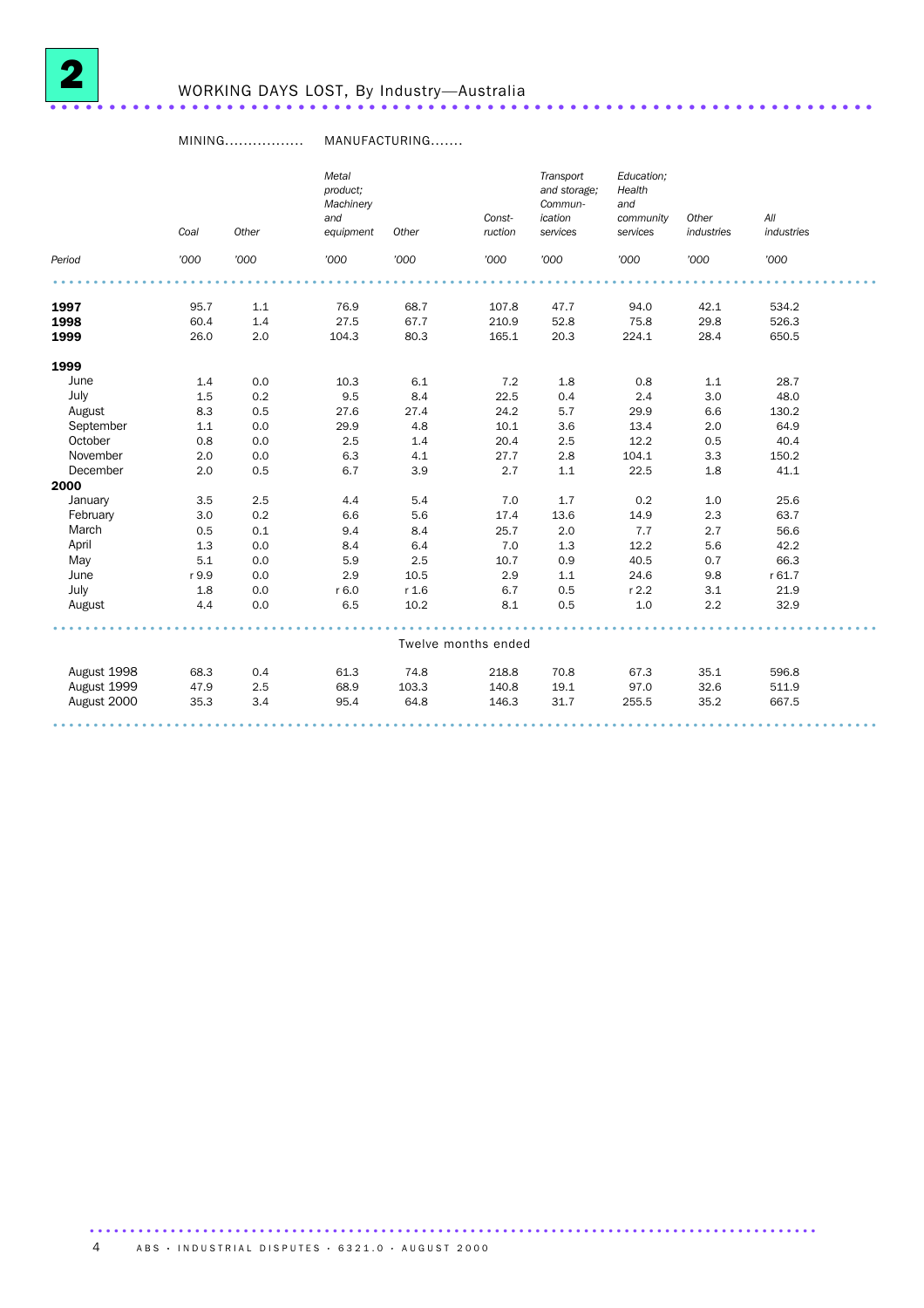

# WORKING DAYS LOST ......................................................................

|             | New<br>South<br>Wales | Victoria  | Queensland | South<br>Australia  | Western<br>Australia | Tasmania | Northern<br>Territory | Australian<br>Capital<br>Territory | Australia |
|-------------|-----------------------|-----------|------------|---------------------|----------------------|----------|-----------------------|------------------------------------|-----------|
| Period      | '000                  | '000      | '000       | '000                | '000                 | '000     | '000                  | '000                               | '000      |
|             |                       |           |            |                     |                      |          |                       |                                    |           |
| 1997        | 153.7                 | 212.1     | 92.0       | 8.0                 | 60.1                 | 5.7      | 0.5                   | 2.1                                | 534.2     |
| 1998        | 188.5                 | 200.0     | 51.6       | 16.1                | 61.2                 | 3.1      | 0.7                   | 5.1                                | 526.3     |
| 1999        | 316.5                 | 218.2     | 52.3       | 15.0                | 43.4                 | 0.3      | 0.3                   | 4.3                                | 650.5     |
| 1999        |                       |           |            |                     |                      |          |                       |                                    |           |
| June        | 3.9                   | 15.6      | 2.7        | 1.7                 | 4.7                  | 0.0      | 0.0                   | 0.2                                | 28.7      |
| July        | 23.4                  | 19.6      | 1.4        | 0.3                 | 3.2                  | 0.0      | 0.0                   | 0.1                                | 48.0      |
| August      | 32.2                  | 67.9      | 10.9       | 7.0                 | 8.5                  | 0.1      | 0.1                   | 3.6                                | 130.2     |
| September   | 33.8                  | 24.0      | 3.7        | 0.1                 | 3.2                  | 0.0      | 0.0                   | 0.1                                | 64.9      |
| October     | 16.7                  | 8.0       | 6.4        | 0.4                 | 8.7                  | 0.0      | 0.0                   | 0.1                                | 40.4      |
| November    | 121.4                 | 25.4      | 0.7        | 1.1                 | 1.6                  | 0.0      | 0.0                   | 0.0                                | 150.2     |
| December    | 29.1                  | 8.4       | 0.6        | 1.0                 | 1.8                  | 0.0      | 0.2                   | 0.1                                | 41.1      |
| 2000        |                       |           |            |                     |                      |          |                       |                                    |           |
| January     | 7.5                   | 7.1       | 2.8        | 0.6                 | 7.5                  | 0.1      | 0.0                   | 0.0                                | 25.6      |
| February    | 20.1                  | 20.7      | 17.8       | 2.0                 | 2.9                  | 0.0      | 0.0                   | 0.1                                | 63.7      |
| March       | 11.8                  | 19.7      | 4.1        | 6.3                 | 14.4                 | 0.2      | 0.0                   | 0.1                                | 56.6      |
| April       | 20.0                  | 9.9       | 2.1        | 2.7                 | 7.2                  | 0.2      | 0.0                   | 0.0                                | 42.2      |
| May         | 47.1                  | 9.4       | 4.3        | 1.0                 | 4.2                  | 0.2      | 0.0                   | 0.2                                | 66.3      |
| June        | r 16.5                | 9.5       | 30.2       | 0.7                 | 4.1                  | 0.2      | 0.1                   | 0.4                                | r 61.7    |
| July        | 7.5                   | $r$ $7.1$ | $r$ 5.1    | 0.1                 | 2.1                  | 0.0      | 0.0                   | 0.0                                | 21.9      |
| August      | 8.7                   | 13.6      | 8.0        | 0.1                 | 2.5                  | 0.0      | 0.0                   | 0.1                                | 32.9      |
|             |                       |           |            |                     |                      |          |                       |                                    |           |
|             |                       |           |            | Twelve months ended |                      |          |                       |                                    |           |
| August 1998 | 196.5                 | 293.1     | 50.3       | 9.2                 | 39.2                 | 2.9      | 0.8                   | 4.7                                | 596.8     |
| August 1999 | 171.3                 | 201.0     | 54.8       | 22.2                | 56.6                 | 1.0      | 0.2                   | 4.8                                | 511.9     |
| August 2000 | 340.4                 | 162.8     | 85.7       | 16.0                | 60.2                 | 0.9      | 0.3                   | 1.2                                | 667.5     |
|             |                       |           |            |                     |                      |          |                       |                                    |           |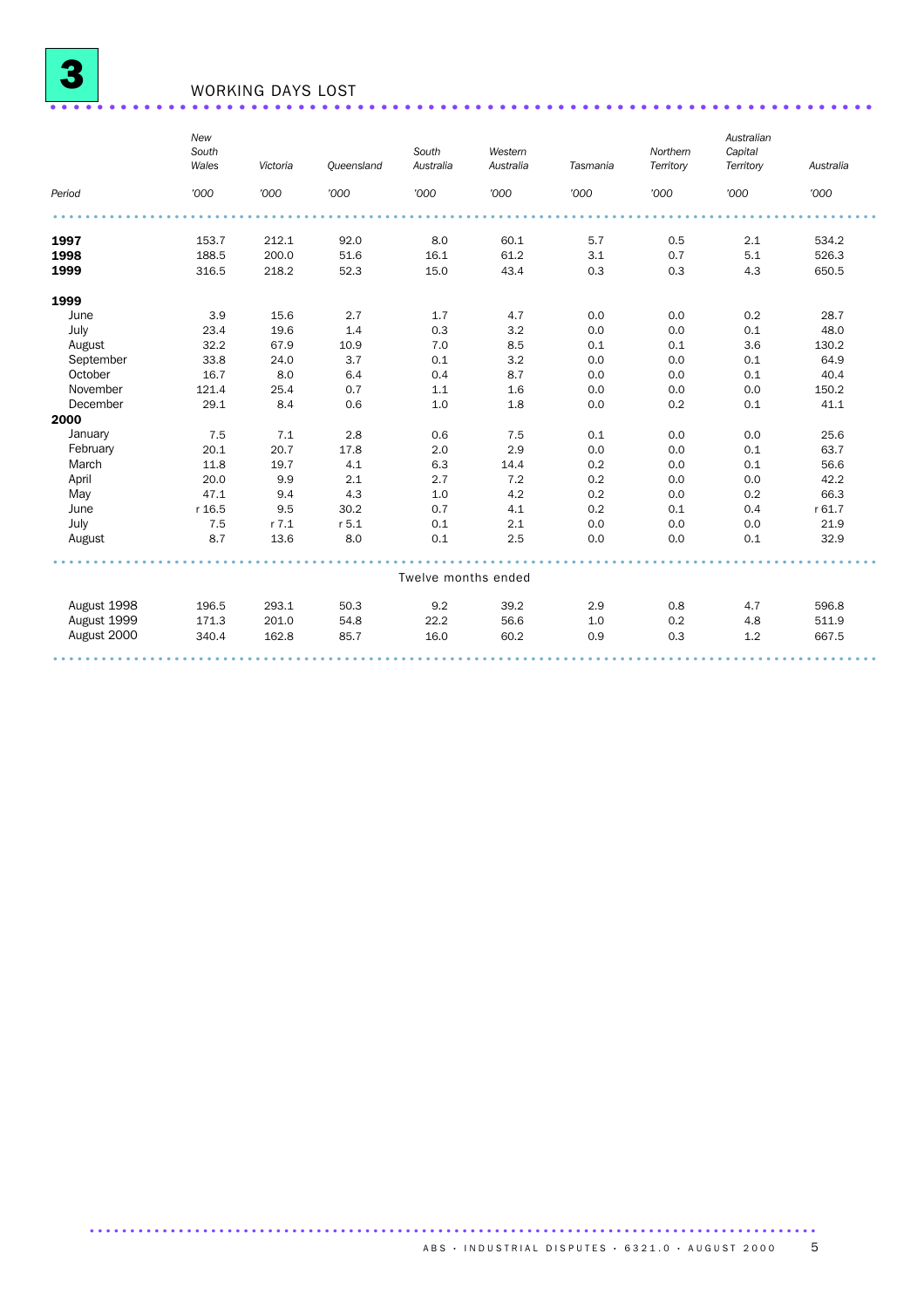

# WORKING DAYS LOST PER THOUSAND EMPLOYEES, By Industry: Australia—12 months ended ......................................................................

#### MINING.................. MANUFACTURING.......

|                     |         |       | Metal     |       |         | Transport    |            |                |            |
|---------------------|---------|-------|-----------|-------|---------|--------------|------------|----------------|------------|
|                     |         |       | product;  |       |         | and storage; | Education: |                |            |
|                     |         |       | Machinery |       |         | Commun-      | Health and |                |            |
|                     |         |       | and       |       | Const-  | ication      | community  | Other          | All        |
| Twelve months ended | Coal    | Other | equipment | Other | ruction | services     | services   | industries     | industries |
| 1999                |         |       |           |       |         |              |            |                |            |
| June                | 2 2 0 0 | 37    | 103       | 104   | 269     | 97           | 50         | 9              | 56         |
| July                | 2 3 0 0 | 40    | 114       | 114   | 308     | 95           | 51         | 8              | 59         |
| August              | 2 7 0 8 | 42    | 187       | 154   | 336     | 40           | 72         | 8              | 69         |
| September           | 2668    | 42    | 259       | 138   | 318     | 32           | 80         | 8              | 72         |
| October             | 2 5 0 3 | 43    | 261       | 130   | 341     | 36           | 89         | 8              | 74         |
| November            | 2 4 5 4 | 29    | 274       | 121   | 388     | 42           | 158        | $\overline{7}$ | 88         |
| December            | 1445    | 35    | 282       | 120   | 381     | 42           | 165        | $\overline{7}$ | 87         |
| 2000                |         |       |           |       |         |              |            |                |            |
| January             | 1448    | 72    | 286       | 126   | 383     | 45           | 166        | 7              | 89         |
| February            | 1429    | 76    | 299       | 132   | 417     | 72           | 150        | $\overline{7}$ | 91         |
| March               | 1 3 6 2 | 75    | 319       | 131   | 415     | 75           | 154        | $\overline{7}$ | 92         |
| April               | 1 3 6 4 | 67    | 323       | 132   | 382     | 76           | 161        | $\overline{7}$ | 93         |
| May                 | 1581    | 65    | 329       | 125   | 399     | 76           | 191        | $\overline{7}$ | 100        |
| June                | r 2024  | 64    | 310       | 131   | 389     | 75           | 208        | 9              | 104        |
| July                | r 2032  | 61    | 295       | 128   | 350     | 74           | 207        | 9              | 100        |
| August              | 1831    | 53    | 241       | 101   | 316     | 64           | 186        | 8              | 87         |
| August 1996         | 7 2 1 4 | 361   | 169       | 106   | 858     | 80           | 191        | 17             | 141        |
| August 1997         | 5 1 5 0 | 18    | 111       | 64    | 248     | 52           | 73         | 9              | 63         |
| August 1998         | 2913    | 7     | 154       | 118   | 563     | 154          | 51         | 9              | 83         |
|                     |         |       |           |       |         |              |            |                |            |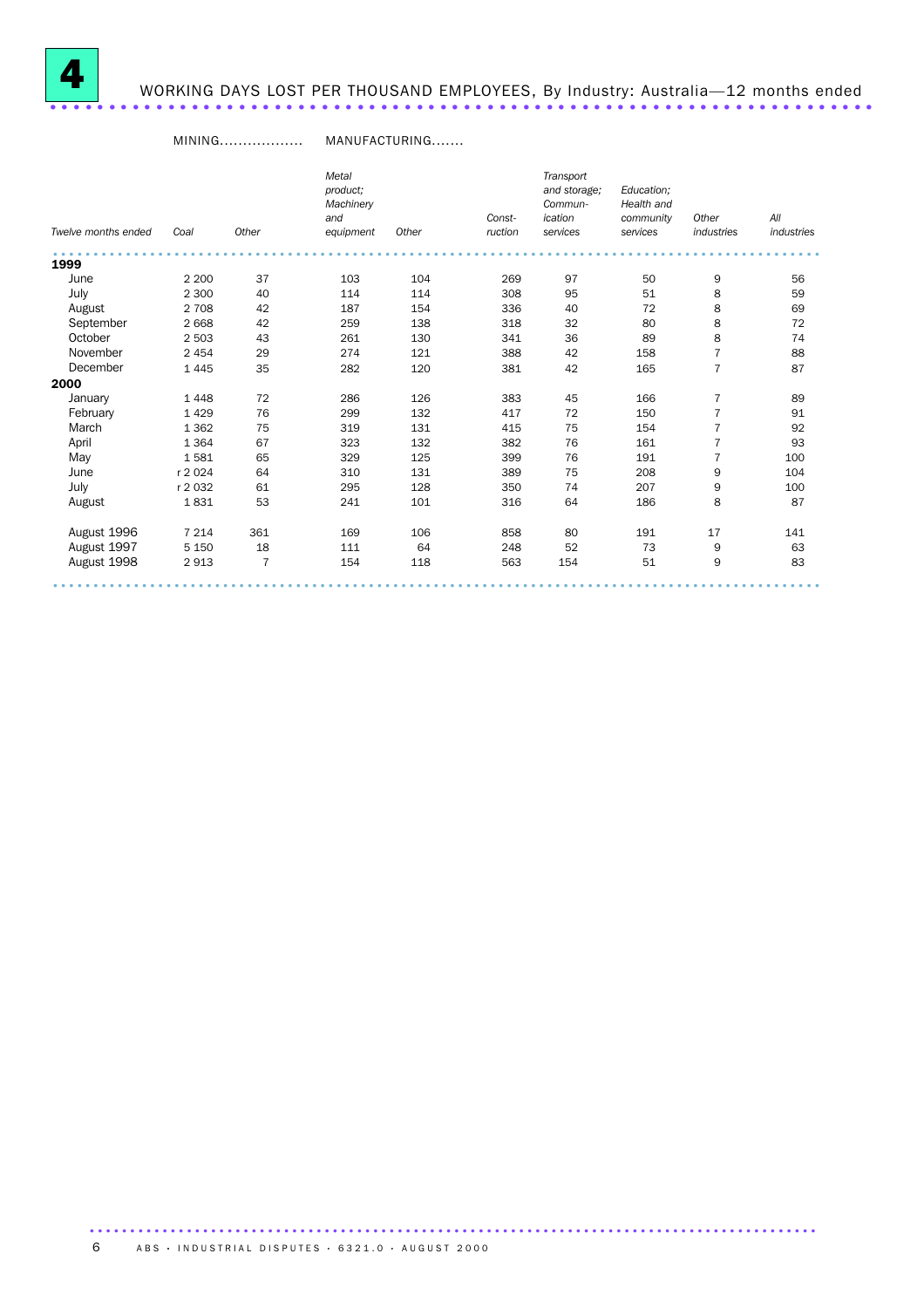

# WORKING DAYS LOST PER THOUSAND EMPLOYEES—12 months ended ......................................................................

| Twelve months ended | <b>New</b><br>South<br>Wales | Victoria | Queensland | South<br>Australia | Western<br>Australia | Tasmania       | Northern<br>Territory | Australian<br>Capital<br>Territory | Australia |
|---------------------|------------------------------|----------|------------|--------------------|----------------------|----------------|-----------------------|------------------------------------|-----------|
| 1999                |                              |          |            |                    |                      |                |                       |                                    |           |
| June                | 60                           | 70       | 40         | 33                 | 77                   | 14             | 8                     | 10                                 | 56        |
| July                | 65                           | 77       | 38         | 31                 | 80                   | 14             | 8                     | 11                                 | 59        |
| August              | 69                           | 107      | 40         | 40                 | 76                   | 6              | 2                     | 34                                 | 69        |
| September           | 80                           | 108      | 41         | 37                 | 62                   | 5              | 3                     | 33                                 | 72        |
| October             | 82                           | 110      | 44         | 35                 | 66                   | 5              | $\overline{2}$        | 34                                 | 74        |
| November            | 126                          | 114      | 43         | 34                 | 61                   | 3              | $\sqrt{2}$            | 32                                 | 88        |
| December            | 126                          | 116      | 38         | 27                 | 57                   | $\overline{2}$ | 3                     | 30                                 | 87        |
| 2000                |                              |          |            |                    |                      |                |                       |                                    |           |
| January             | 127                          | 116      | 40         | 28                 | 65                   | 3              | 4                     | 30                                 | 89        |
| February            | 119                          | 125      | 53         | 30                 | 66                   | 3              | 4                     | 30                                 | 91        |
| March               | 121                          | 130      | 39         | 38                 | 81                   | 4              | 4                     | 30                                 | 92        |
| April               | 126                          | 122      | 39         | 43                 | 86                   | 5              | 4                     | 29                                 | 93        |
| May                 | 143                          | 123      | 41         | 43                 | 88                   | 6              | 4                     | 31                                 | 100       |
| June                | 148                          | 120      | 61         | 41                 | 87                   | 6              | 5                     | 33                                 | 104       |
| July                | 141                          | 112      | 64         | 41                 | 85                   | 6              | 5                     | 31                                 | 100       |
| August              | 132                          | 84       | 61         | 28                 | 77                   | 6              | 4                     | 8                                  | 87        |
| August 1996         | 162                          | 120      | 164        | 74                 | 160                  | 70             | 61                    | 142                                | 141       |
| August 1997         | 59                           | 60       | 94         | 15                 | 82                   | 43             | 9                     | 22                                 | 63        |
| August 1998         | 82                           | 160      | 38         | 17                 | 54                   | 18             | 11                    | 33                                 | 83        |
|                     |                              |          |            |                    |                      |                |                       |                                    |           |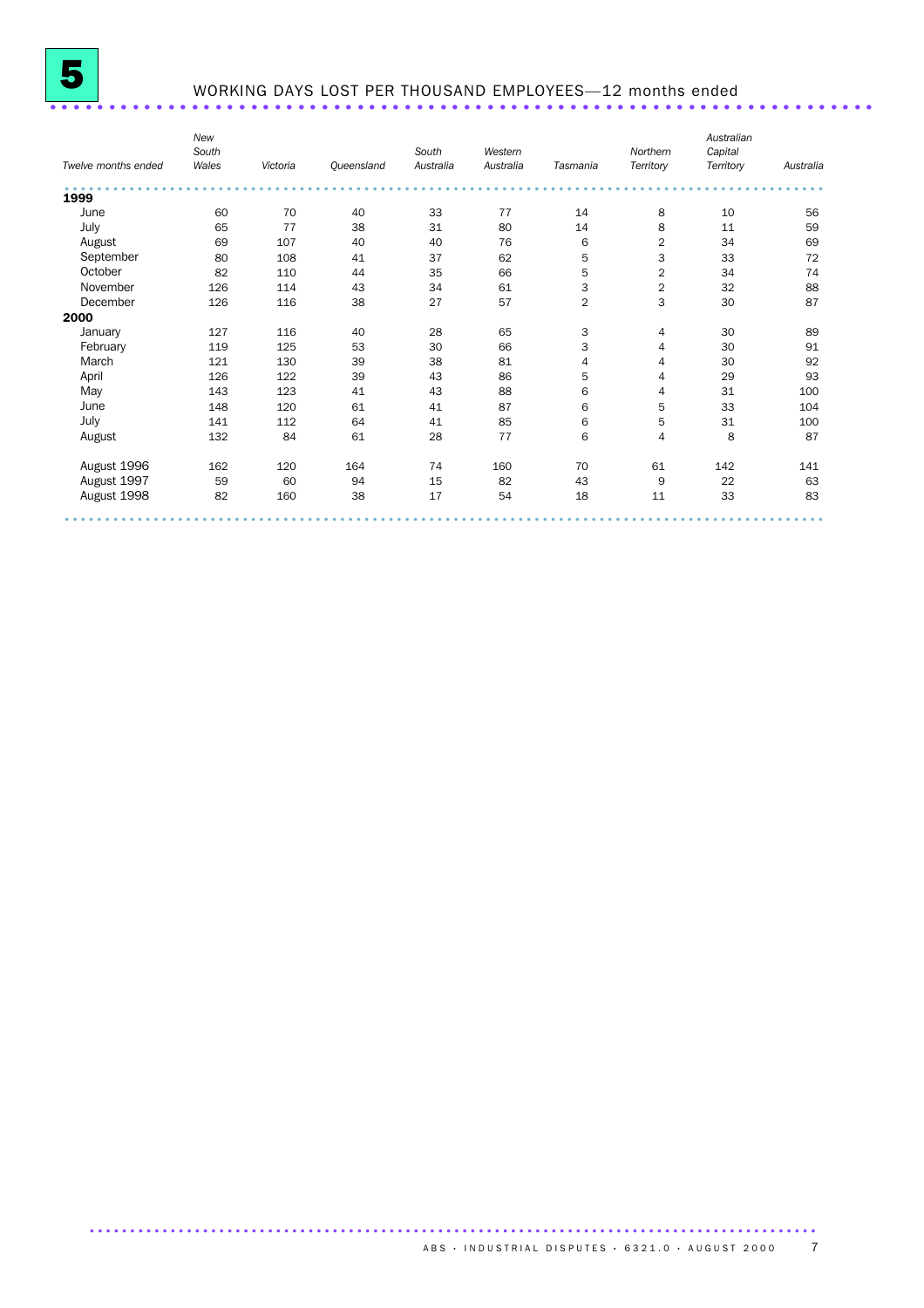

# INDUSTRIAL DISPUTES ENDING DURING THE YEAR ENDED AUGUST 2000, Australia ......................................................................

|                                             | Number of<br>disputes      | Employees<br>involved | Working<br>days lost |
|---------------------------------------------|----------------------------|-----------------------|----------------------|
|                                             | no.                        | '000                  | '000                 |
|                                             |                            |                       |                      |
|                                             | <b>CAUSE OF DISPUTE</b>    |                       |                      |
| Wages                                       | 58                         | 96.7                  | 98.3                 |
| Leave, pensions, compensation               | 34                         | 4.8                   | 7.1                  |
| Managerial policy                           | 398                        | 200.4                 | 470.6                |
| Physical working conditions                 | 108                        | 18.4                  | 34.2                 |
| Trade unionism                              | 70                         | 11.0                  | 7.2                  |
| Hours of work                               | 11                         | 0.7                   | 1.5                  |
| Other                                       | 26                         | 59.0                  | 56.5                 |
| Total                                       | 705                        | 391.0                 | 675.4                |
|                                             |                            |                       |                      |
|                                             | <b>DURATION OF DISPUTE</b> |                       |                      |
| Up to and including 1 day                   | 375                        | 187.6                 | 121.1                |
| Over 1 and up to and including 2 days       | 138                        | 105.6                 | 143.0                |
| Over 2 and less than 5 days                 | 121                        | 87.6                  | 269.7                |
| 5 and less than 10 days                     | 46                         | 6.2                   | 39.6                 |
| 10 and less than 20 days                    | 18                         | 2.6                   | 36.3                 |
| 20 days and over                            | 7                          | 1.4                   | 65.6                 |
| Total                                       | 705                        | 391.0                 | 675.4                |
|                                             |                            |                       |                      |
|                                             | METHOD OF SETTLEMENT       |                       |                      |
| Negotiation                                 | 164                        | 47.9                  | 134.8                |
| State legislation                           | 82                         | 38.1                  | 49.8                 |
| Federal and joint Federal-State legislation | 108                        | 26.8                  | 107.3                |
| Resumption without negotiation              | 336                        | 275.2                 | 372.1                |
| Other methods                               | 15                         | 3.1                   | 11.4                 |
| Total                                       | 705                        | 391.0                 | 675.4                |
|                                             |                            |                       |                      |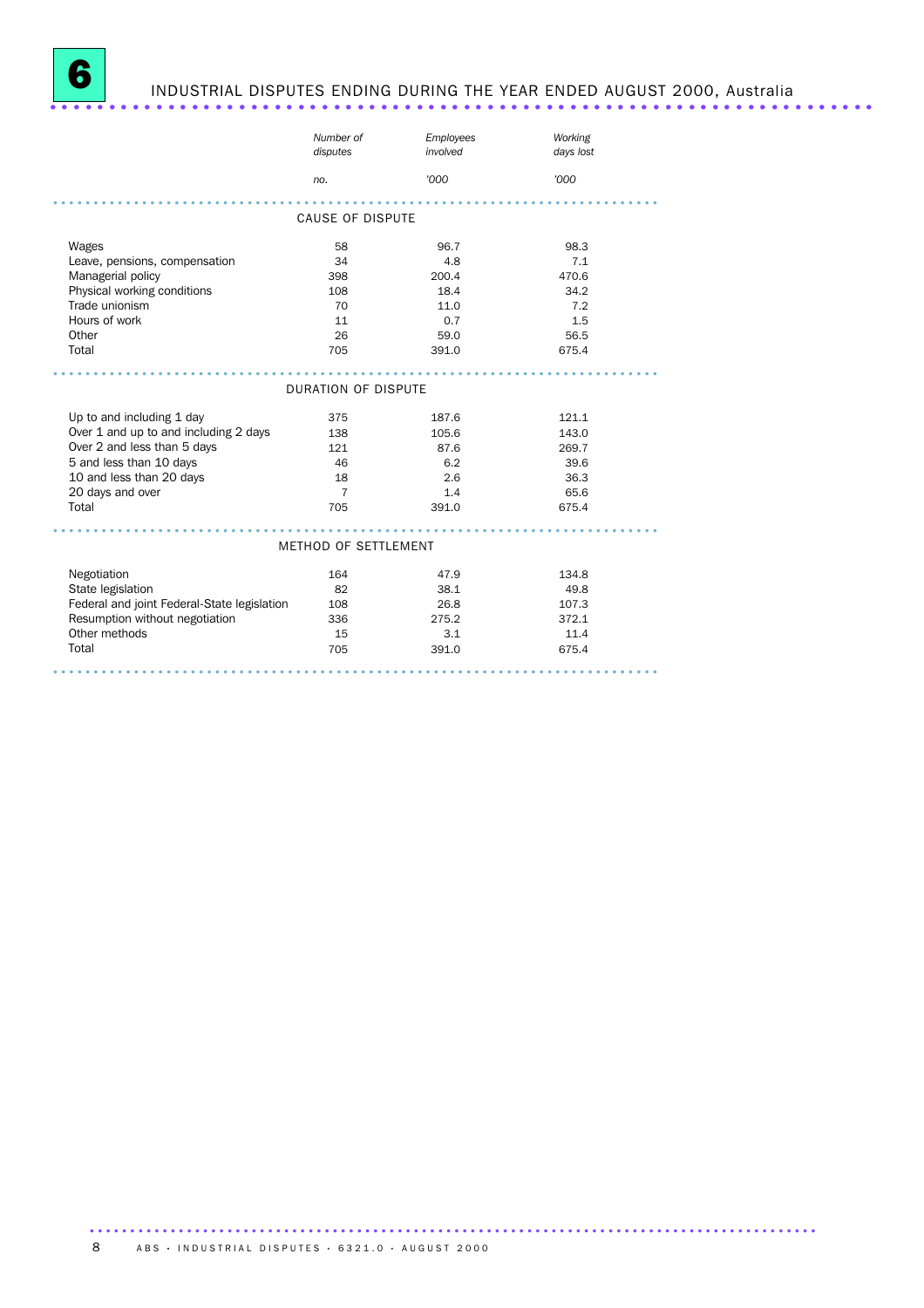### EXPLANATORY NOTES

........................................................... .....

| <b>INTRODUCTION</b>    | 1 The statistics in this publication relate to disputes which involved stoppages of<br>work of ten working days or more at the establishments where the stoppages<br>occurred. Ten working days is equivalent to the amount of ordinary time worked<br>by ten people in one day, regardless of the length of the stoppage, for example,<br>3,000 workers on strike for 2 hours would be counted as 750 working days lost<br>(assuming they work an 8 hour day).                                                                                                                                                                                                                                                                                             |
|------------------------|-------------------------------------------------------------------------------------------------------------------------------------------------------------------------------------------------------------------------------------------------------------------------------------------------------------------------------------------------------------------------------------------------------------------------------------------------------------------------------------------------------------------------------------------------------------------------------------------------------------------------------------------------------------------------------------------------------------------------------------------------------------|
|                        | 2 The statistics of working days lost relate to the losses due to industrial disputes<br>only (see the definition of 'Disputes' in the Glossary). Effects on other<br>establishments, such as stand-downs because of lack of materials, disruption of<br>transport services, power cuts, etc. are not included.                                                                                                                                                                                                                                                                                                                                                                                                                                             |
| SOURCE OF DATA         | 3 These statistics on industrial disputes are based on all disputes identified which<br>occurred during the period. Disputes are identified through a range of sources,<br>including newspaper reports, industrial relations commissions' listings, and<br>contact with government, businesses, employer organisations and trade unions.<br>Although every attempt is made to identify all disputes that occurred in a period,<br>some small strikes may have been omitted if they could not be identified through<br>the sources available.                                                                                                                                                                                                                |
|                        | 4 Once a dispute is identified, additional information is obtained, usually from<br>employers, on the nature and extent of the dispute. Particulars of some stoppages,<br>e.g. State or Australia wide general strikes, may have been estimated. Due to the<br>limitations of identifying disputes and estimating information, the statistics in this<br>publication should not be regraded as an exact measure of the extent of industrial<br>disputation.                                                                                                                                                                                                                                                                                                 |
| <b>TYPE OF DISPUTE</b> | 5 Included in these statistics are the following types of industrial disputes:<br>■ unauthorised stopwork meetings;<br>unofficial strikes;<br>" sympathetic strikes (e.g. strikes in support of a group of workers already<br>on strike);<br>• political or protest strikes;<br>general strikes;<br>Ξ.<br>• work stoppages initiated by employers (e.g. lockouts); and<br>• rotating or revolving strikes (i.e. strikes which occur when workers at<br>different locations take turns to stop work).<br>Excluded from these statistics are work-to-rules, go-slows, bans (e.g. overtime<br>bans) and sit-ins. In addition, industrial disputes in which employees resign are<br>deemed to have been resolved. Statistics on those disputes will cease to be |
| CHANGE IN METHODOLOGY  | collected from the date of the employees' resignations.<br>6 The basis for the calculation of working days lost per thousand employees was<br>changed in the January 1995 edition of this publication to use estimates of<br>employees taken from the ABS Labour Force Survey only. Estimates have been<br>recalculated on this basis for each 12 monthly period back to December 1990 and<br>are available on request. For the January 1987 to December 1994 editions of this<br>publication, estimates of employees were taken predominantly from the ABS<br>Survey of Employment and Earnings (Wage and Salary Earners (Cat. no. 6248.0).                                                                                                                |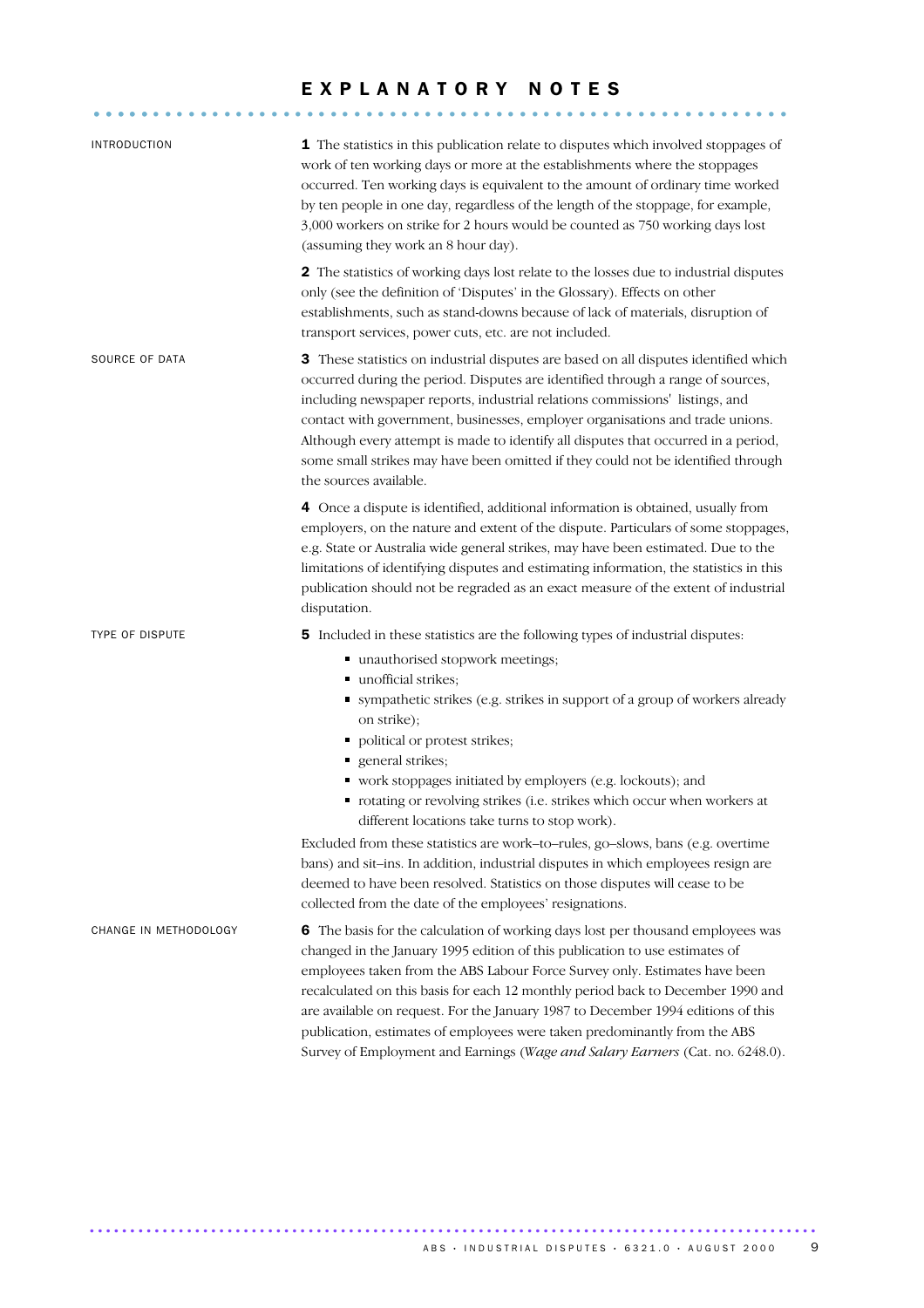### E X P L A N A T O R Y N O T E S

........................................................... .....

|                          | CHANGE IN METHODOLOGY continued 7 The basis for the calculation of the number of disputes was changed in the<br>November 1992 publication and the series revised back to September 1991. Prior to<br>September 1991, disputes affecting more than one industry and/or State were<br>counted as a separate dispute in each industry and State and in the Australian total.<br>From September 1991 onwards, a dispute affecting more than one industry and/or<br>State is counted once in each industry and/or State, but only once at the broader<br>industry and Australia level. The reason for the change was to align the method of<br>counting the number of industrial disputes with the International Labour<br>Organisation guidelines. This change does not affect the estimates of employees<br>involved or working days lost. |
|--------------------------|-----------------------------------------------------------------------------------------------------------------------------------------------------------------------------------------------------------------------------------------------------------------------------------------------------------------------------------------------------------------------------------------------------------------------------------------------------------------------------------------------------------------------------------------------------------------------------------------------------------------------------------------------------------------------------------------------------------------------------------------------------------------------------------------------------------------------------------------|
| INDUSTRY CLASSIFICATION  | 8 Industry information on a monthly basis from January 1994 and on an annual<br>basis from December 1994 is classified according to the Australian and New<br>Zealand Standard Industrial Classification (ANZSIC)-for more details refer to<br>Australian and New Zealand Standard Industrial Classification, 1993, (Cat. no.<br>1292.0). It replaces the Australian Standard Industrial Classification (ASIC) which<br>had been in use for many years. Data for periods prior to January 1994 for monthly<br>data and December 1994 for annual data have been classified only according to<br>ASIC.                                                                                                                                                                                                                                    |
| RELIABILITY OF ESTIMATES | 9 Inaccuracies may occur because of imperfections in information provided by<br>respondents or in processing by the ABS. Although considerable care is taken in<br>questionnaire design; in the instructions given to respondents; and in editing the<br>returns; these inaccuracies may occur in any enumeration, whether it be a full<br>count or a sample.                                                                                                                                                                                                                                                                                                                                                                                                                                                                           |
| RELATED PUBLICATIONS     | <b>10</b> Users may also wish to refer to the following publications and standard data<br>services which are available from ABS Bookshops:<br>Employees Earnings, Benefits and Trade Union Membership<br>Ξ<br>(Cat. no. 6310.0)-issued annually<br>Industrial Disputes, Australia, (Cat. no. 6322.0)<br>п<br>Labour Force, Australia (Cat. no. 6203.0)-issued monthly<br>Labour Statistics, Australia, (Cat. no. 6101.0)<br>Working Arrangements, Australia, (Cat. no. 6342.0)-issued irregularly                                                                                                                                                                                                                                                                                                                                       |
|                          | 11 Current publications and other products produced by the ABS are listed in the<br>Catalogue of Publications and Products, Australia (Cat. no. 1101.0). The ABS also<br>issues, on Tuesdays and Fridays, a Release Advice (Cat. no. 1105.0) which lists<br>products to be released in the next few days. The Catalogue and Release Advice are<br>available from any ABS office, are available by subscription and can also be accessed<br>through the ABS Internet Homepage (http://www.abs.gov.au).                                                                                                                                                                                                                                                                                                                                   |
| UNPUBLISHED STATISTICS   | 12 A range of unpublished data is also available on request including dispute<br>details at more detailed industry levels, cross-classified by State/Territory, and finer<br>cause of dispute and method of settlement categories than those published.<br>Considerable time series exist for most variables. Inquiries regarding data<br>availability and the associated charges should be directed to Margaret Livingston<br>on 03 9615 7329 .                                                                                                                                                                                                                                                                                                                                                                                        |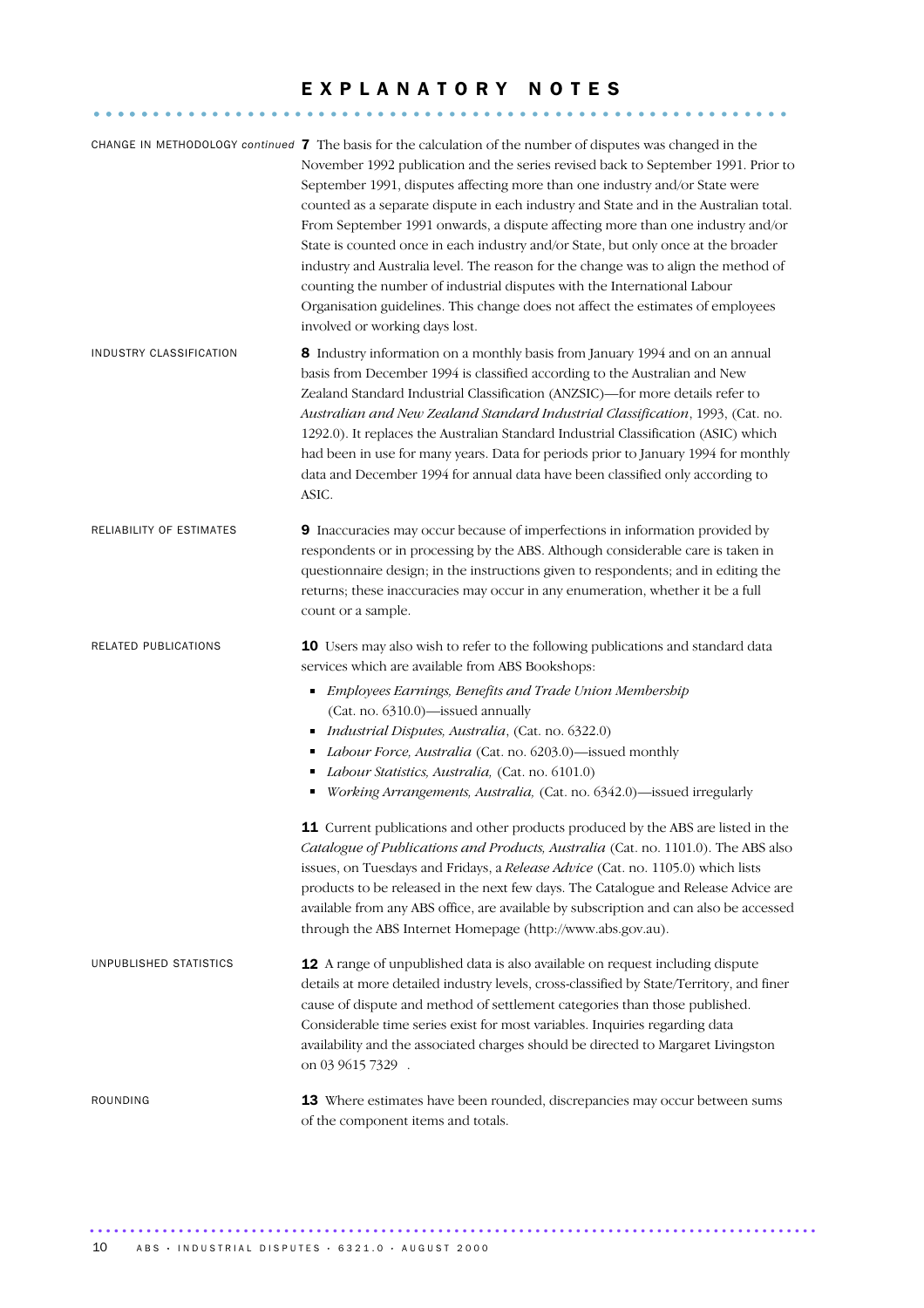## G L O S S A R Y ........................................................... ......

Cause of dispute The statistics for cause of industrial disputes relate to the reported main cause of stoppage of work and not necessarily all causes that may have been responsible for the stoppage of work. For these reasons, the statistics do not reflect the relative importance of all causes of disputes as perceived by both employers and employees. The causes are classified from information supplied by employers and according to standards determined by the International Labour Organisation. The classification of causes is as follows:

- *Wages.* Claims involving general principles relating to wages e.g. increase (decrease) in wages; variation in method of payment or combined claims relating to wages, hours or conditions of work in which the claim about wages is deemed to be the most important. Combined claims in which the other claims are deemed to be the most important are included under the relevant clause. Disputes over award restructuring are included under managerial policy.
- *Leave, pensions, compensation*. Claims involving general principles relating to holidays and leave provisions; pension and retirement provisions; workers' compensation provisions; insertion of penal clause provisions in awards.
- *Managerial policy*. Disputes concerning the exercise of managerial control by employers, e.g. terms and conditions of employment (other than disputes specifically about wages and hours); new awards and agreements; award restructuring; enterprise bargaining (including disputes over wages, leave, hours of work etc. where they are part of enterprise bargaining); work practices; principles of promotion or deployment of staff including roster complaints and retrenchments; disciplinary matters including alleged victimisation of union officials; employment of particular persons; disagreement with managerial decisions.
- *Physical working conditions*. Disputes concerning physical working conditions and safety issues, e.g. protective clothing and equipment; first aid services; uncomfortable working conditions; lack of, or the condition of, amenities; claims for assistance; shortage or poor distribution of equipment or material; condition of equipment; new production methods and equipment; arduous physical tasks.
- *Trade unionism*. Disputes concerning employment of non-unionists, inter-union and intra-union disputes; sympathy stoppages in support of employees in another industry; recognition of union activities.
- *Hours of work*. Claims involving general principles relating to hours of work, e.g. decrease (increase) in hours, distribution of hours.
- *Other*. Disputes concerning protests directed against persons or situations other than those relating to the employer/employee relationship, e.g. political matters; fining and jailing of persons; lack of work; lack of adequate transport; non-award public holidays; accidents and attendance at funerals. Stoppages for which no reason is given are also included in this category.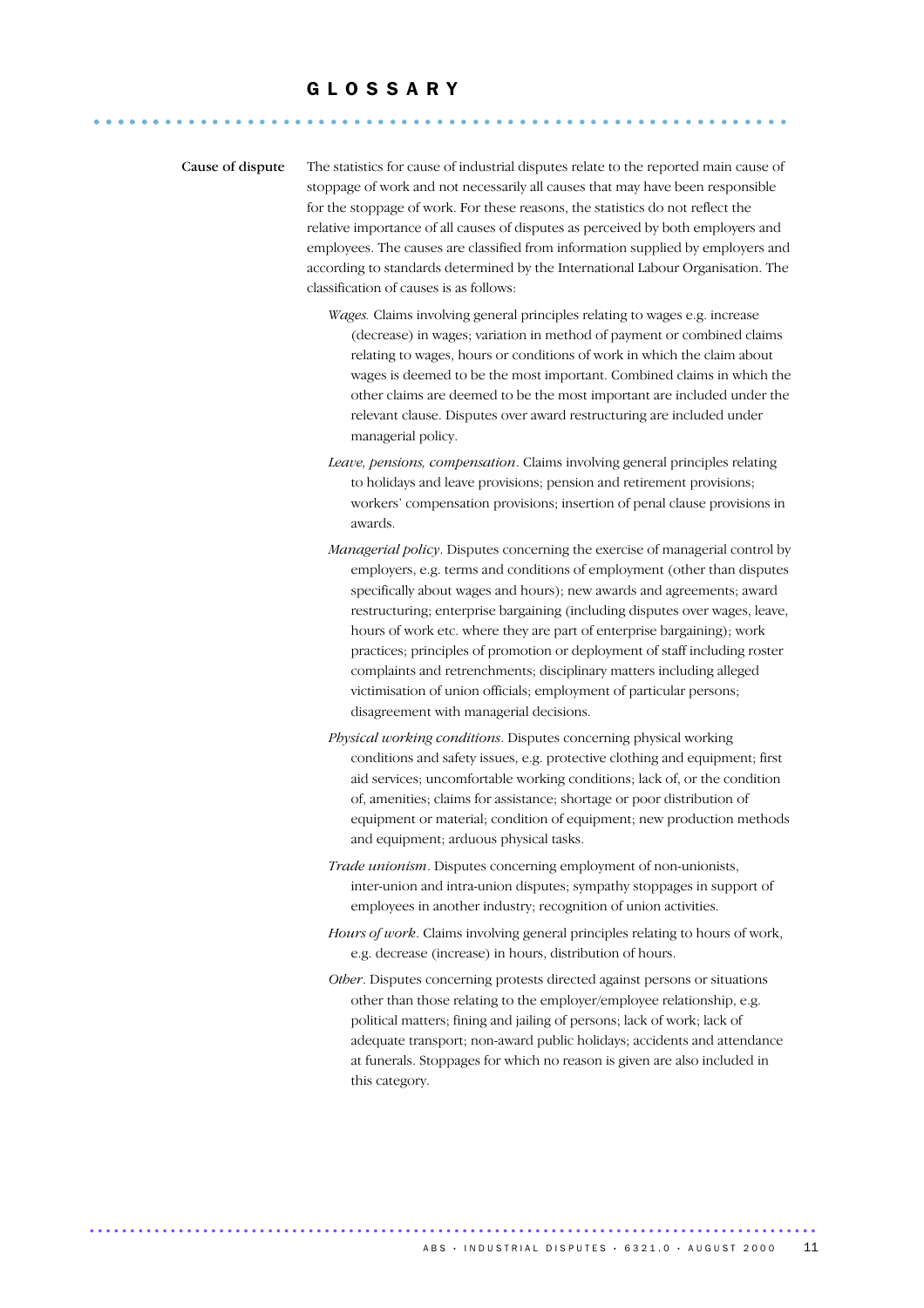#### G L O S S A R Y

........................................................... ......

| Disputes                                     | For these statistics, an <i>industrial dispute</i> is defined as a withdrawal from work by<br>a group of employees, or a refusal by an employer or a number of employers to<br>permit some or all of their employees to work, each withdrawal or refusal being<br>made in order to enforce a demand, to resist a demand, or to express a grievance.                                                                      |
|----------------------------------------------|--------------------------------------------------------------------------------------------------------------------------------------------------------------------------------------------------------------------------------------------------------------------------------------------------------------------------------------------------------------------------------------------------------------------------|
|                                              | A dispute affecting several establishments is counted as a single dispute if it is<br>organised or directed by one person or organisation; otherwise it is counted as a<br>separate dispute at each establishment (in each State or Territory) and in each<br>industry in which it occurred.                                                                                                                             |
|                                              | A dispute affecting more than one industry and/or State is counted once in each<br>industry and State but only once at the broader industry and Australia level. Prior<br>to September 1991 disputes covering more than one industry and/or State were<br>counted differently (refer to paragraph 7 of the Explanatory Notes for details).                                                                               |
|                                              | When there is a return to work between stoppages over the same issue, and the<br>return to work is for less than two complete months, the stoppages are counted<br>as a single dispute. When the return to work is for two or more months, the<br>dispute is considered to have ended at the time of the return to work. Should a<br>subsequent stoppage occur, it is counted as a new dispute.                          |
| Disputes which occurred<br>during the period | Disputes which occurred during the period encompasses those disputes which:<br>started in a previous month or year and ended in the reference period, or<br>Е<br>began and ended in the reference period, or<br>٠<br>began in the reference period and continued into the next period, or<br>п<br>started prior to the reference month or year, continued through the<br>Е<br>reference period and into the next period. |
| Duration of dispute                          | The <i>duration</i> of a dispute is the average number of working days lost per<br>employee involved in the dispute. The duration of the dispute is calculated by<br>dividing the number of working days lost in the dispute by the number of<br>employees involved (both directly and indirectly).                                                                                                                      |
| Employees                                    | Employees refers to wage and salary earners only. Excluded are persons who<br>are self-employed (e.g. building sub-contractors, owner-drivers of trucks)<br>and employers.                                                                                                                                                                                                                                               |
|                                              | Employees directly involved are those who actually participated in the<br>dispute in order to enforce or resist a demand or to express a grievance.                                                                                                                                                                                                                                                                      |
|                                              | Employees indirectly involved are those who ceased work at the<br>establishment where the stoppages occurred, but who are not themselves<br>parties to the dispute. Employees who ceased work at establishments<br>other than those where the stoppages occurred are excluded (see<br>paragraph 2 of the Explanatory Notes).                                                                                             |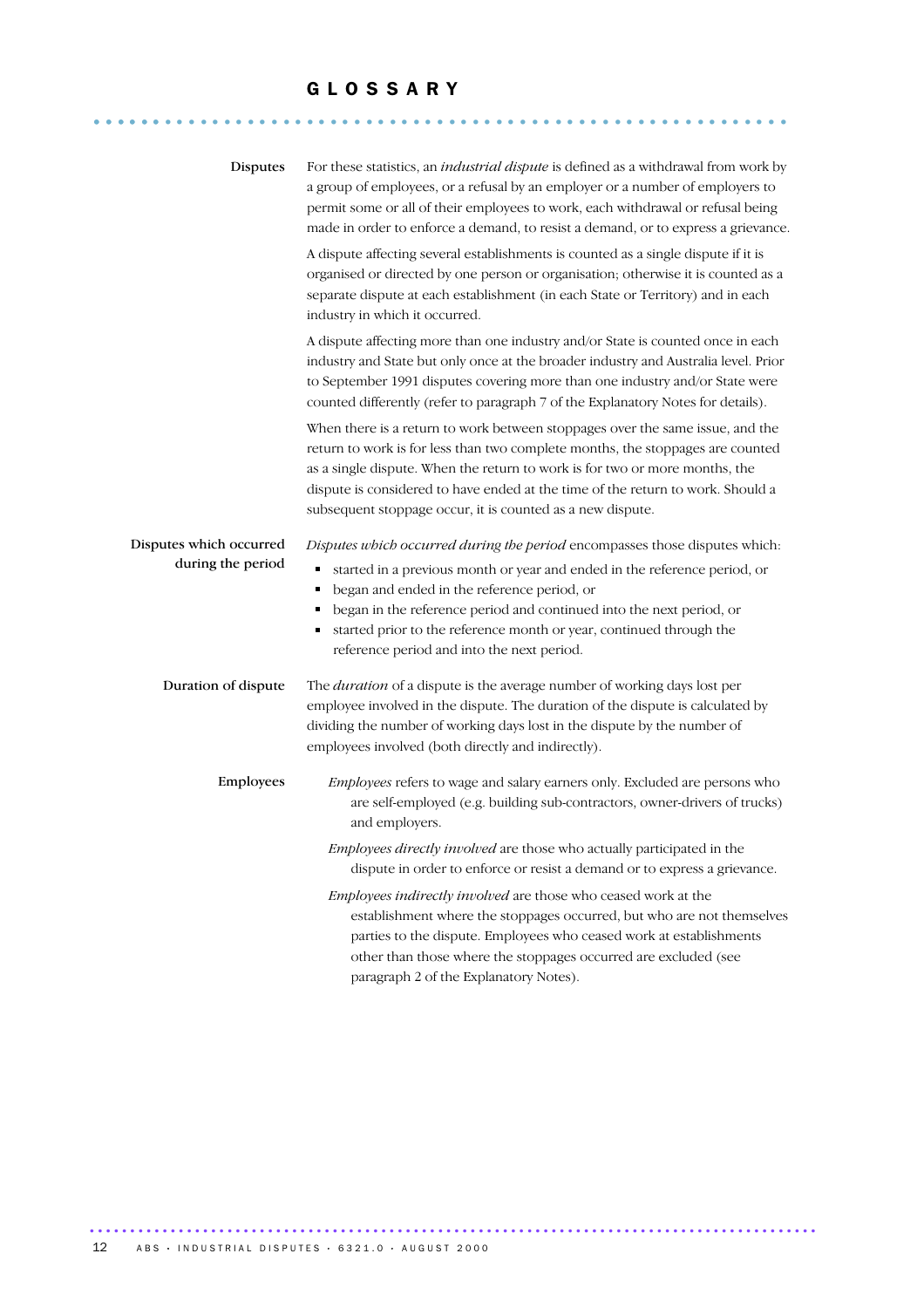#### G L O S S A R Y

........................................................... ......

| Employees continued  | Employees newly involved are those who are involved in the dispute for the<br>first time during a dispute. Total employees comprises newly involved<br>employees and employees involved for a second period in the same<br>dispute.                                                                                                                                                                                                                                                                                                                                                                                                                                                                                                                                                                                                                                                                                                                                                                                                                                                                                                                                           |
|----------------------|-------------------------------------------------------------------------------------------------------------------------------------------------------------------------------------------------------------------------------------------------------------------------------------------------------------------------------------------------------------------------------------------------------------------------------------------------------------------------------------------------------------------------------------------------------------------------------------------------------------------------------------------------------------------------------------------------------------------------------------------------------------------------------------------------------------------------------------------------------------------------------------------------------------------------------------------------------------------------------------------------------------------------------------------------------------------------------------------------------------------------------------------------------------------------------|
|                      | Total employees involved for any period of time are obtained by adding<br>together the number of employees involved in each dispute in the period.<br>For any period of time the figures may include details of the same<br>employees involved in more than one dispute. The longer the period of<br>reference, the more chance there is of some double counting in the<br>number of employees involved. Where there are varying numbers of<br>employees involved during the progress of a dispute, the figures of<br>employees involved relate to the largest number of individual employees<br>involved on any one day. Generally, the total number of employees<br>involved for each year will equal the sum of the total number of<br>employees involved in the first month of a year plus the number of<br>employees newly involved in subsequent months. Differences between<br>monthly and annual totals can occur due to the temporary cessation of<br>stoppages which resume in subsequent months. Employees re-involved in<br>this type of dispute are not classified as employees newly involved in<br>stoppages in the second period in which the dispute occurs. |
| Industry             | Industry is classified according to the Australian and New Zealand Standard<br>Industrial Classification 1993 (see paragraph 8 of the Explanatory Notes).                                                                                                                                                                                                                                                                                                                                                                                                                                                                                                                                                                                                                                                                                                                                                                                                                                                                                                                                                                                                                     |
| Method of Settlement | Statistics of the method of settlement of industrial disputes relate to the method<br>directly responsible for ending the stoppage of work as reported and not<br>necessarily to the method (or methods) responsible for settling all matters in<br>dispute. For these reasons, they do not reflect the relative importance of the<br>work of various industrial tribunals operating under State and Federal legislation.<br>The classification of method of settlement is as follows:                                                                                                                                                                                                                                                                                                                                                                                                                                                                                                                                                                                                                                                                                        |
|                      | Negotiation. Private negotiation between the parties involved, or their<br>representatives, without the intervention or assistance of authorities<br>constituted under State or Federal industrial legislation.                                                                                                                                                                                                                                                                                                                                                                                                                                                                                                                                                                                                                                                                                                                                                                                                                                                                                                                                                               |
|                      | State legislation. Intervention or assistance of an industrial authority or<br>authorities created by or constituted under State conciliation and<br>arbitration or wages board legislation, or reference to such authorities or<br>compulsory or voluntary conference. Intervention, assistance or advice of<br>State government officials or inspectors.                                                                                                                                                                                                                                                                                                                                                                                                                                                                                                                                                                                                                                                                                                                                                                                                                    |
|                      | Federal and joint Federal-State legislation. Compulsory or voluntary<br>conference or by intervention or assistance of, or reference to, the<br>industrial relations commissions created by or constituted under the<br>Industrial Relations Act, Coal Industry Acts, Stevedoring Industry Act, and<br>other acts such as the Navigation Act; Public Service Arbitration Act.<br>Intervention, assistance or advice of Federal government officials or<br>inspectors.                                                                                                                                                                                                                                                                                                                                                                                                                                                                                                                                                                                                                                                                                                         |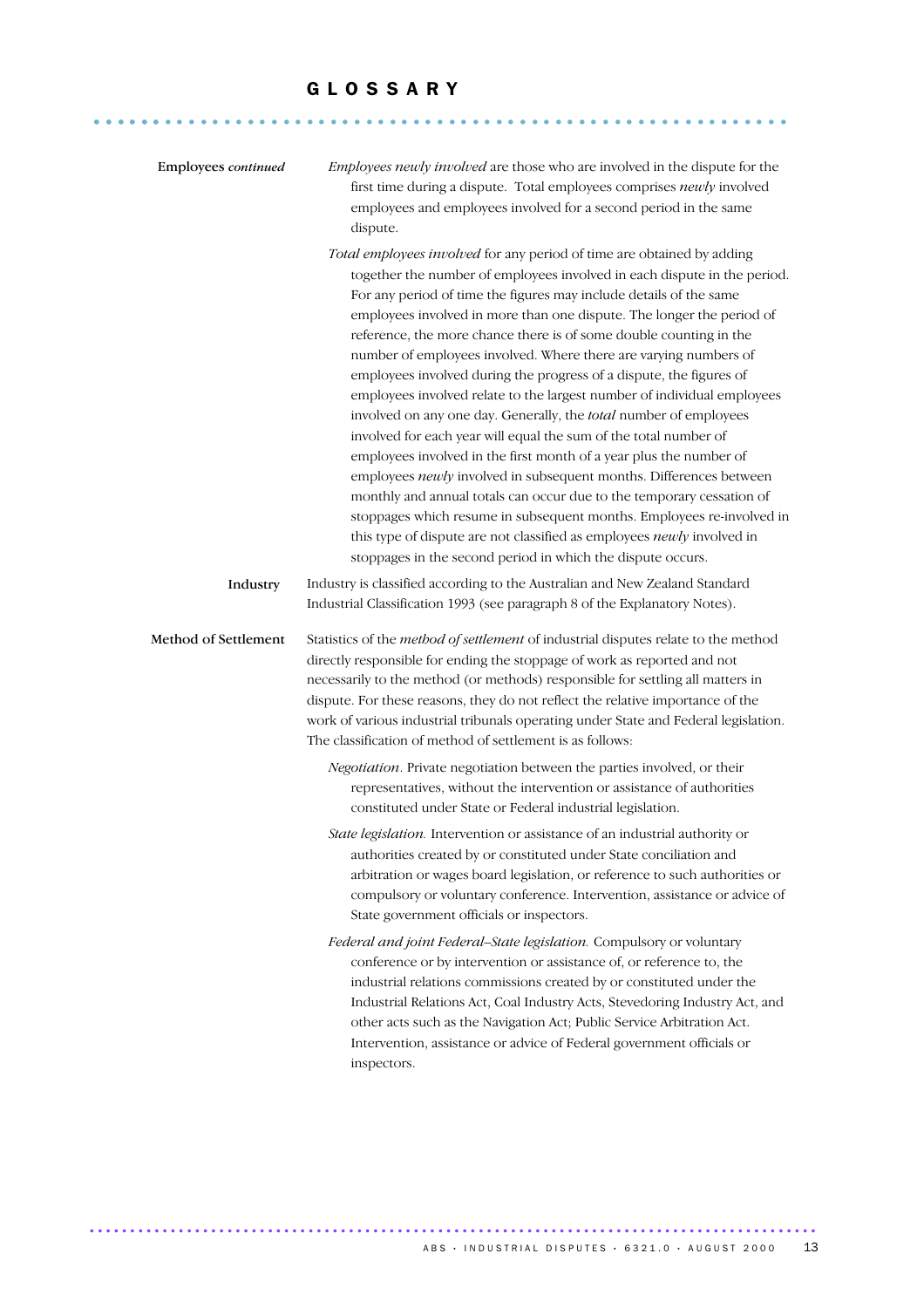#### G L O S S A R Y

........................................................... ......

| Method of Settlement<br>continued           | <i>Resumption without negotiation.</i> This category may include some disputes<br>which are settled subject to subsequent negotiation of a formal nature,<br>such as industrial court hearings. Stop-work meetings are included, and<br>this category may also include disputes settled by 'resumption' as stated,<br>but about which no further information is available.                                                                        |
|---------------------------------------------|---------------------------------------------------------------------------------------------------------------------------------------------------------------------------------------------------------------------------------------------------------------------------------------------------------------------------------------------------------------------------------------------------------------------------------------------------|
|                                             | Other methods. Mediation; filling places of employees on strike or locked out;<br>closing establishments permanently; dismissal or resignation of<br>employees.                                                                                                                                                                                                                                                                                   |
| Other industries                            | Other industries comprises those industries not included in the specified industry<br>groupings. Other industries comprises Agriculture, forestry and fishing.<br>Electricity, gas and water supply; Wholesale trade; Retail trade; Accommodation,<br>cafes and restaurants; Finance and insurance; Property and business services;<br>Government administration and defence; Cultural and recreational services;<br>Personal and other services. |
| Working days lost                           | Working days lost refers to working days lost by employees directly and indirectly<br>involved in the dispute and figures are generally as reported by parties to the<br>dispute. For some disputes working days lost are estimated on the basis of the<br>number of employees involved and the duration of the dispute.                                                                                                                          |
| Working days lost per<br>thousand employees | Working days lost per thousand employees are calculated for the 12 month<br>period by dividing the total number of working days lost by the total number of<br>employees and multiplying by 1,000. The number of employees is obtained from<br>the ABS Labour Force Survey, and is averaged over the 12 month period. Refer to<br>paragraph 6 of the Explanatory Notes for further information.                                                   |